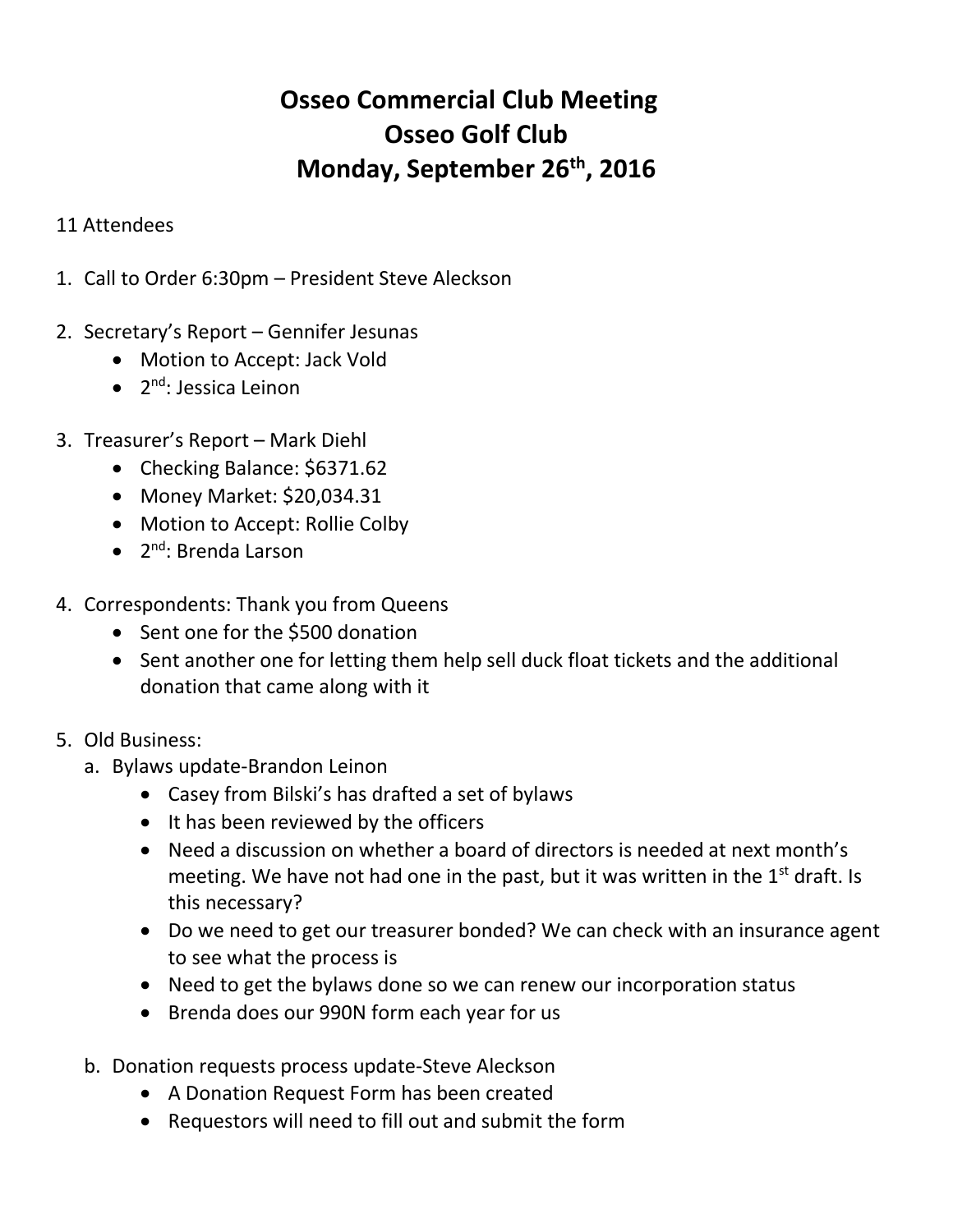- Requests will be voted on at the following meeting
- Will add a caveat on the form that anyone seeking a donation needs to have a representative from their group come to the meeting
	- i. Approved by unanimous vote
- c. Committee updates
	- Community Relations/Farmers Market-Teri Fritz
		- i. Successful  $1<sup>st</sup>$  year
		- ii. Goal was to have 5-10 vendors Actually had 21 vendors
		- iii. Going to be reviewing initial goals to ensure success going forward
		- iv. Had a non-profit booth every week want to continue to incorporate
		- v. Would like to get 4-H/FFA kids more involved next year
		- vi. Committee met weekly
		- vii. Logo was created so market has been branded
		- viii. Held an educational workshop 23 vendors participates
		- ix. All volunteer work team did a great job!
		- x. Over the winter want to:
			- 1. Send out a survey to see what sort of impact the market had on the greater community
			- 2. Develop more of a process for income reporting
			- 3. Develop a business plan
		- xi. Vendor Fee was \$50 and we had cash donations for the produce bags
		- xii. Will be joining the WI Farmers Market Association for 2017
		- xiii. Goal is to grow the market by 50% next year
		- xiv. In order to be considered a farmers market, we need to have at least 51% be farm vendors
	- Fundraising-Mark Diehl
		- i. Golf Tournament
			- 1. 22 teams participated
			- 2. Over \$1,000 in hole sponsors
			- 3. Chipping contest, Chinese Raffle, 50/50 Raffle, Mulligan Package to raise money
			- 4. Total Made: \$5,525
			- 5. Paid the golf course: \$1,458
			- 6. Paid Osseo Ford: \$380
			- 7. Raised \$3,687 this year
			- 8. Need to figure out a better system for those coming just to eat  $-$  it was unorganized this year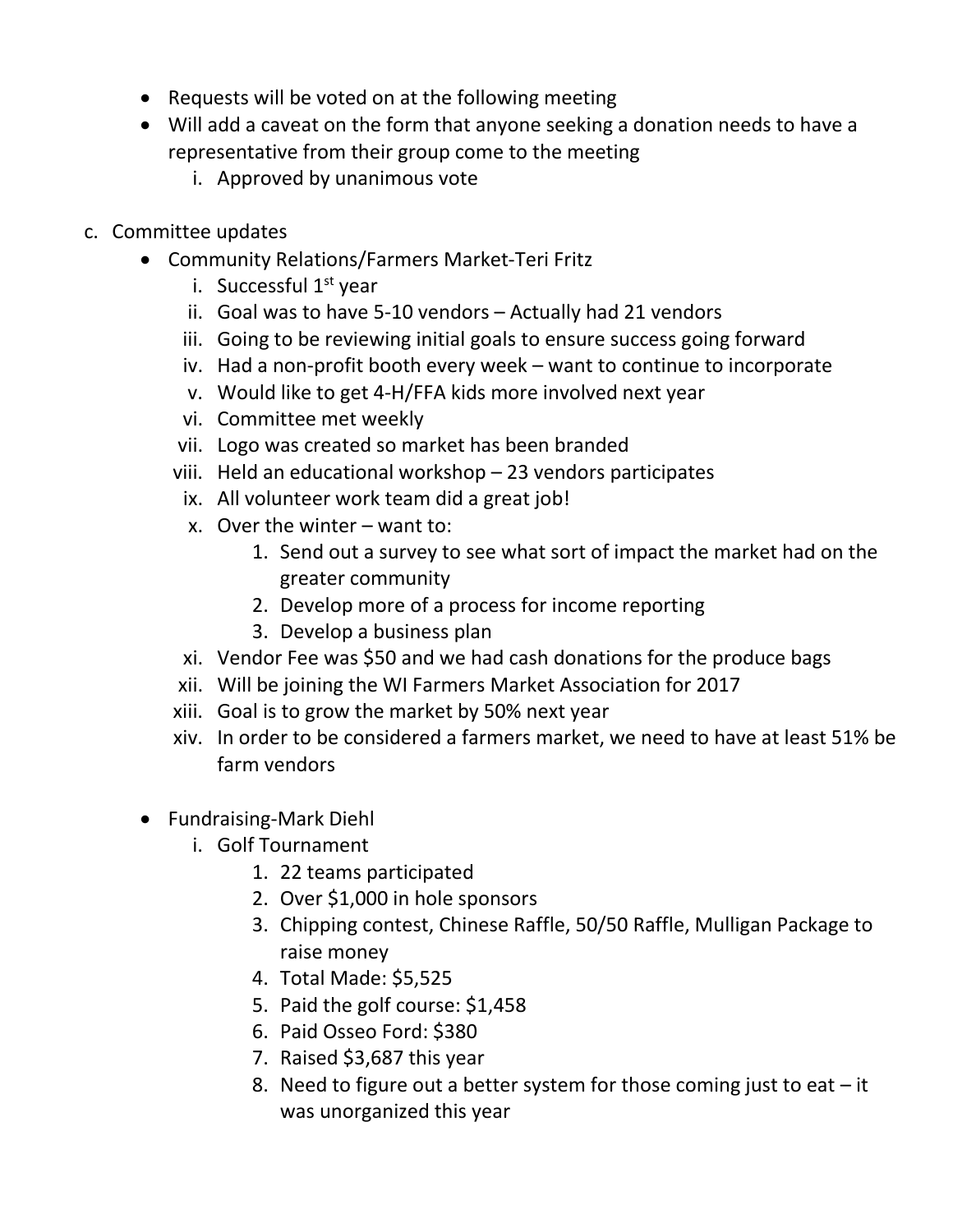- ii. Duck Float Raffle
	- 1. Sold 450 tickets queens sold all of their tickets
	- 2. Tickets: \$2,250
	- 3. Paid the queens: \$500
	- 4. Paid out Winnings: \$550
	- 5. Net:\$1,200
- iii. Planning on doing a Packer Raffle next year
- Marketing-Tia Anderson
	- i. Making progress on the website
	- ii. Have layout done, just need to finalize the content
	- iii. Have purchased a domain name
	- iv. Continuing to update our Facebook page let us know if there is anything or any events that people want included or promoted
- Membership-Brandon Leinon/Gennifer Jesunas
	- i. Working on defining membership levels
	- ii. Want to be able to provide some benefits to our members do things like promote on our website, feature them on Facebook, etc
	- iii. Wanting to get things finalized by November so we can start a membership drive
	- iv. Want to be more structured on our fundraising efforts with the companies
- d. Christmas Parade-Jack Vold
	- Friday after Thanksgiving
	- $\bullet$  30<sup>th</sup> annual parade
	- Santa will be at the community center
	- Bags for the kids is under control
	- Need help with the line-up Need more people to get involved!!!
	- Letters to vendors will be going out next week please help solicit more people to have floats – want to make it a good one for the  $30<sup>th</sup>$  year
- e. Other
- 6. New Business:
	- a. Wisconsin Office of Business Development Director, Nancy Mistele, wants to do 40-50 minute presentation sometime? –Steve Aleckson
		- a. Service by the government to help navigate all the red tape of government processes